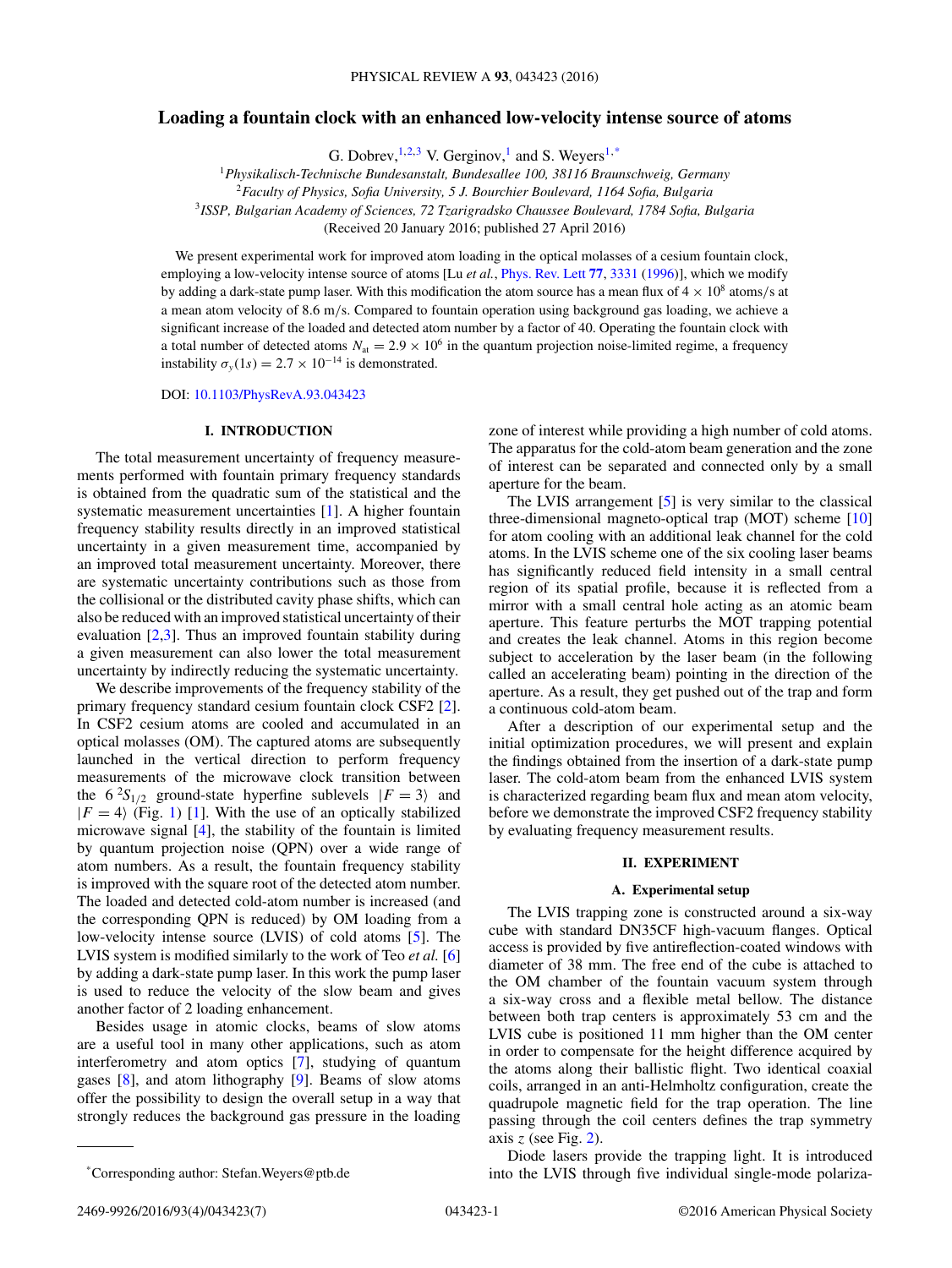<span id="page-1-0"></span>

FIG. 1. Cesium  $D_2$  line and the frequency splitting between the hyperfine components of the 6<sup>2</sup>S<sub>1/2</sub> ground and 6<sup>2</sup>P<sub>3/2</sub> excited states (not to scale). The transitions driven by the various laser fields, present in our LVIS trap, are shown as well.

tion maintaining fibers with collimators (Schäfter+Kirchhoff Fiber Collimator 60FC-T-4-M100-37) at the fiber ends. The collimators come with an integrated quarter waveplate and provide circularly polarized collimated laser light having a Gaussian profile with a 21 mm beam diameter  $(1/e^2)$ . Along the *z* axis, there is only one fiber collimator mounted, while on the opposite side of the MOT center, at a distance of 18 mm, the output coupler of the LVIS system is positioned. The LVIS output coupler was constructed from a low-order single-crystal quarter waveplate. The uncoated waveplate was laser drilled, which resulted in a 0.5-mm-diam aperture in its center. The drill laser entry side of the waveplate received an antireflectivity dielectric coating using an electron beam vapor deposition. The drill laser exit side received a high-reflectivity dielectric coating using the same process. The output coupler produces a retroreflected laser beam that has opposite circular polarization with respect to the incident beam, which is a necessary condition for the MOT operation. The aperture in the output



FIG. 2. Schematic drawing of the enhanced low-velocity intense source system. The magnetic field gradient coils are not shown.



FIG. 3. Snapshot of the LVIS MOT region made with a CCD camera. The bright central spot is the fluorescence from the trapped cesium atoms and the tail emerging from it is due to scattered photons from atoms that leave the trap and form the cold-atom beam. The conditions at which the picture is taken are 18-mW cooling laser optical power on each beam and 0.79-mT*/*cm axial and 0.39-mT*/*cm radial magnetic field gradients.

coupler forms the desired extraction column in the LVIS. No additional collimation of the atomic beam is performed.

#### **B. Initial optimization**

The number of cold atoms loaded in the OM zone of the fountain depends on the atomic beam flux, beam divergence, and losses during the atom capture process in the OM. The atomic beam flux is determined mainly by the LVIS trap capture rate [\[5\]](#page-6-0). The parameters relevant to the capture rate are the value of the atomic vapor background pressure, magnetic field gradient, cooling laser power, frequency detuning, intensity profile, and distribution among the cooling laser beams, as well as repump laser parameters. An additional factor is the size of the aperture in the LVIS output coupler. The complexity of the LVIS-OM system does not allow one to fully separate the individual impact of all these factors on the loading process. We assess and optimize the performance of the overall system by observing the total number *N*at of detected cold atoms at the end of the fountain interrogation cycle.

Initially, the formation of an ensemble of cold atoms in the LVIS MOT was accomplished by distributing the power of the cooling laser equally among the three trap axes. The magnetic field orientation of the MOT defines the needed polarization state of each individual beam. In Fig. 3 one can see the fluorescence emitted by the trapped atoms in the LVIS MOT and the asymmetric shape of the cold-atom cloud as a result of the imbalanced radiation pressure force along the *z* axis. Fluorescence from atoms that form the atom beam and leave the MOT central region appears as a tail on the right-hand side of the main cooled ensemble. Already without any further optimizations, we encountered a noticeable change in *N*at that indicated an enhanced loading of atoms in the OM zone of the fountain. An advantage of using the above-described source of cold atoms is that the small aperture size in the LVIS output coupler provides a differential pumping mechanism between both trap chambers. This allowed us to increase the cesium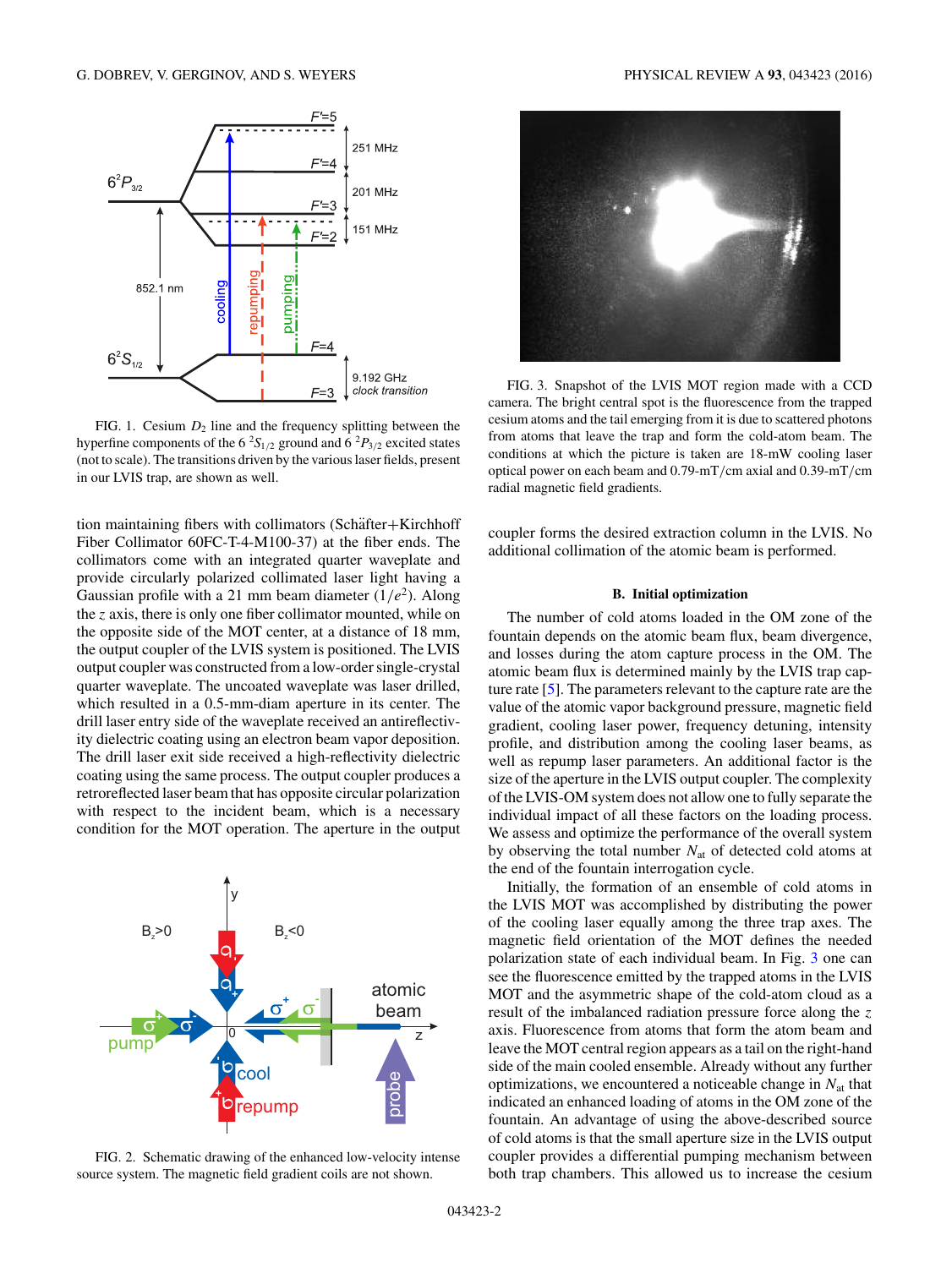partial pressure in the LVIS MOT zone and at the same time to preserve the rest of the fountain vacuum system from an unfavorable rise of the local background pressure. This in turn would increase the OM loss rate and the rate of collisions of the interrogated cold atoms with the hot background Cs atoms during the free propagation time. The vacuum pressure measured at the top of the fountain setup is  $4 \times 10^{-9}$  Pa.

A Fabry-Perot laser diode (JDSU 5430) at 852 nm serves ´ as the LVIS cooling laser. Its frequency is stabilized through an injection locking technique to the frequency of the master laser of CSF2. The master laser of CSF2 provides light for injection locking of two slave diodes used for the molasses atom cooling, vertical acceleration of the atoms, and state detection [\[2\]](#page-6-0). An acousto-optic modulator is used to tune the laser absolute frequency about  $2\Gamma$  to the red of the  $|F = 4\rangle$  $\rightarrow$   $|F' = 5\rangle$  cycling transition ( $\Gamma = 5.2$  MHz is the natural linewidth of the transition). In total, the cooling laser delivers 90 mW of optical power to the LVIS trap. The trap center is aligned with the extraction column by suitably distributing the laser power between the transverse laser beams.

The intensity of the accelerating beam is a crucial parameter, concerning the efficiency of the OM loading process. In our experimental arrangement the optimum value for the power of the accelerating beam was found to be 10 mW. Also the optimum value of the quadrupole magnetic field gradient is close to the one for optimum MOT capture rate. Besides laser parameters, the value of the magnetic field gradient defines the rate of absorption-emission cycles that an accelerated atom experiences and thus the final atom beam velocity. In our experiment, the anti-Helmholtz coils are driven with a current of 2*.*7 A, creating 0*.*71- and 0*.*35-mT/cm magnetic field gradients in the axial and radial directions, respectively. An additional distributed Bragg reflector (DBR) laser diode (Photodigm PH852DBR120) is used as a repump laser to bring the atoms that have decayed to the  $|F = 3\rangle$  state back to the cooling cycle. The DBR laser diode delivers a total optical power of 6*.*2 mW into the LVIS MOT and its output frequency is stabilized by saturated absorption spectroscopy. To provide repumping action the light from this laser can be coupled to any of the optical fibers used to deliver cooling laser light to the LVIS MOT setup.

Here we discuss in more detail the LVIS MOT dynamics. Background gas atoms from the low-velocity tail of the thermal distribution are constantly cooled and pushed towards the confinement region of the trap. The opening in the output coupler defines a cylindrical region around the trap symmetry axis *z*, where an imbalance between the confining forces arises on both sides of the trap center. Therefore, an atom that ended up in the extraction column will experience a net spontaneous force pointing towards the LVIS output coupler. The atoms from the resulting atom beam are continuously confined within the extraction column by the transverse laser beams (cooling and repumping). Those that diverge from the central column are recycled back into the trap. If the beam divergence, which is a measure for the atoms transverse velocity, is too large, the loading efficiency of the OM is compromised. Due to technical reasons we could not measure directly the atomic beam divergence in our experimental setup. Instead, we rely on observations and evaluations from previous studies carried out by Lu *et al.* [\[5\]](#page-6-0) and Park *et al.* [\[11\]](#page-6-0). It was found that a

pure geometrical factor can well describe the measured beam size and the divergence of the atomic beam scales as  $\theta = d/x$ , where *d* is the diameter of the aperture in the LVIS output coupler and *x* is the distance between the aperture and the LVIS trap center. In our case that would result in an atomic beam diameter of 15 mm at the OM trap center, where the OM cooling laser beams have a diameter of 42 mm  $(1/e^2)$ .

### **C. LVIS modification: Pump laser**

With the traditional LVIS setup [\[5\]](#page-6-0) and using transverse repumping, we achieved nearly 20 times more cesium atoms detected at the end of the fountain interrogation cycle in comparison with background gas OM loading. In both cases the loading time constant is about 1 s. The efficiency of the LVIS-OM system is sensitive to the velocity of the beam atoms, because of the limited velocity capture range of the OM. However, the traditional LVIS system described so far does not provide enough flexibility to control the velocity of the atoms. The atoms in the extraction column will be accelerated (and heated) by the accelerating beam until the Doppler shift brings the atomic transition out of resonance [\[12\]](#page-6-0). To stop the acceleration at a certain moment, it is expedient to shelve the atoms in a dark state [\[6\]](#page-6-0), for which the  $|F = 3\rangle$  component of the cesium ground state is a convenient choice.

The only way for an atom in the extraction column to escape the cycling transition  $|F = 4\rangle \rightarrow |F' = 5\rangle$  and to occur in the  $|F = 3\rangle$  state is by off-resonance excitation of the  $|F' = 4\rangle$ state. Since the frequency splitting between  $|F' = 4\rangle$  and  $|F' = 5\rangle$  is relatively large (∼251 MHz), this process has low probability. Therefore, we bring into action an additional laser beam, called pump laser, which is intended to drive either the  $|F = 4\rangle \rightarrow |F' = 3\rangle$  or  $|F = 4\rangle \rightarrow |F' = 4\rangle$  transitions. While this laser grants a very efficient optical pumping to the  $|F = 3\rangle$  state, the presence of opposing repumping light along the *z* axis would support a continuous transfer of atoms back from the  $|F = 3\rangle$  to the  $|F = 4\rangle$  state during their flight to the OM zone. To avoid this scenario the repumping light is removed from the atomic beam path and is only present in the vertically aligned LVIS MOT laser beams.

Figure [2](#page-1-0) illustrates the present laser fields in our LVIS trap and their orientation. We have chosen the sign of the  $B_z$ component of the magnetic field on both sides of the trap center  $(z = 0)$  as shown in this figure. We define the quantization axis to be coincident with the *z* axis and therefore the cooling laser light coming out of the fiber and having a wave vector pointing towards the LVIS output coupler must be  $\sigma^-$  circularly polarized. The pump laser beam is spatially overlapped with the accelerating beam as they propagate in the same optical fiber, but it possesses opposite  $\sigma^+$  circular polarization. Since beam atoms with positive displacement along  $z \ (B<sub>z</sub> < 0)$  and outside the transverse laser region are shelved in the  $|F = 4, m_F = -4\rangle$  state by the on-axis  $\sigma^-$  polarized cooling laser, only  $\sigma^+$  polarized pump light can promote optical pumping to the  $|F = 3\rangle$  component according to the transition selection rules. As a result of the complementary laser pump field, the loaded number of atoms in the OM region significantly increases.

To verify the internal atomic state of the atoms after they left the LVIS trap, a probe laser was applied perpendicular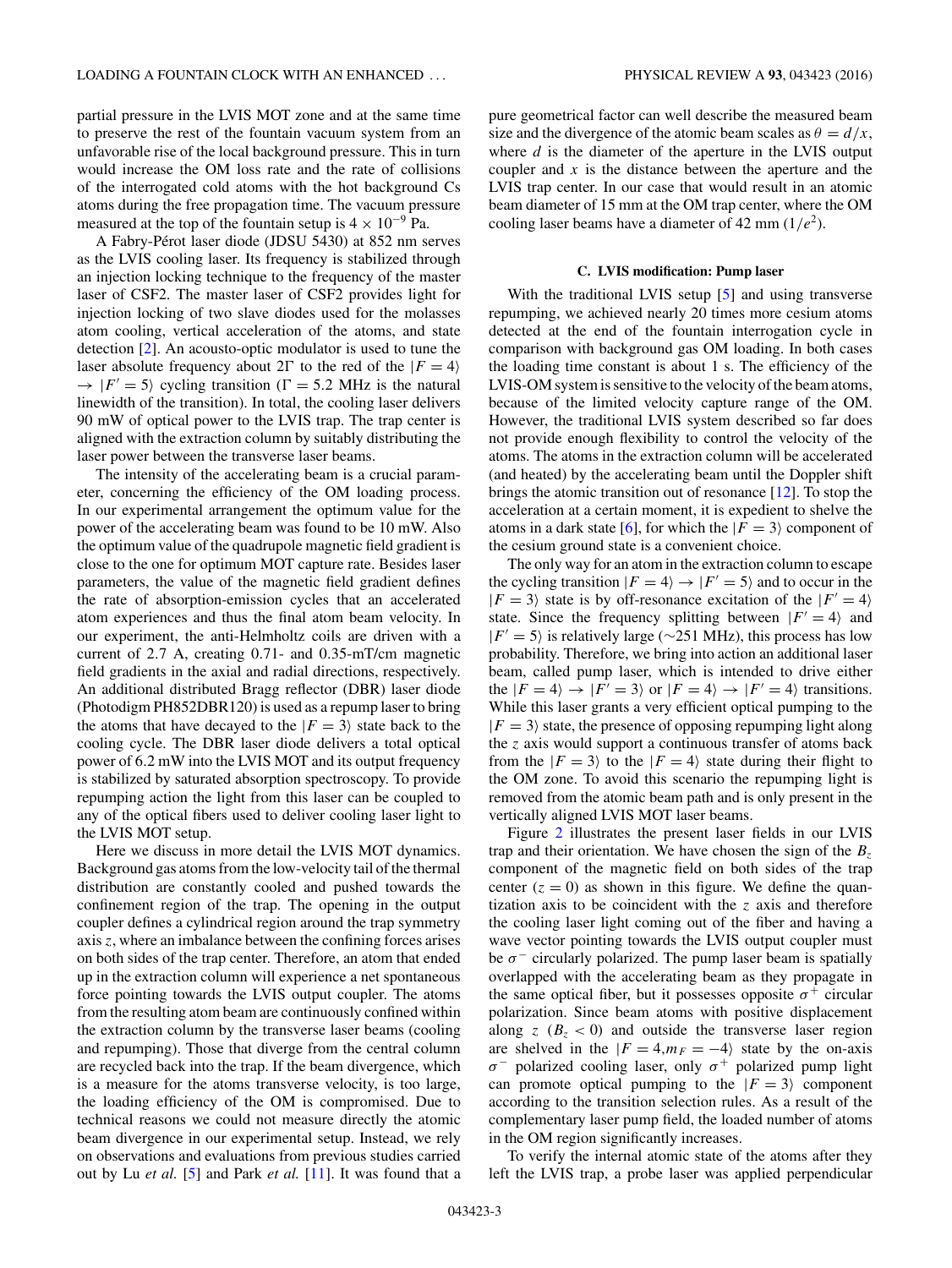<span id="page-3-0"></span>

FIG. 4. Detected atom number  $N_{at}$ , resulting from fountain OM loading by means of the LVIS system, as a function of the probe laser frequency detuning from (a) the  $|F = 3\rangle \rightarrow |F'\rangle$  and (b) the  $|F = 4\rangle$  $\rightarrow$   $|F' \rangle$  transition. Results, with and without pump laser present, are shown by a solid green (top) and a dashed red (bottom) trace, respectively. The pump laser is operated on the  $|F = 4\rangle \rightarrow |F' = 3\rangle$ transition with an optical power of 0*.*01 mW. At exact resonance frequencies, quantum numbers  $F'$  are indicated, while the crossover resonances in between are not denoted.

to the path of the atoms, 11 cm away from the trap center. The probe laser was intended to transfer momentum to the atoms in a given  $|F\rangle$  component in a direction transverse to that of propagation or to cause optical pumping. Both effects depend on the probe laser frequency detuning, polarization, intensity, and the given static magnetic field. The influence of the probe laser was investigated by using the fountain in normal operation and utilizing the relation between the number of detected cold atoms and the signal-to-noise ratio for quantum projection noise-limited operation [\[13\]](#page-6-0). A rectangular aperture was used to produce a thin sheet of light from this laser with 2 mm thickness and 10 mm height, perpendicular to the atomic beam direction. In this way we ensured that the resulting probe light with  $30-\mu$ W optical power will interact with most of the passing atoms. In Fig. 4 the detected atom number  $N_{at}$  is shown, when the frequency of the probe laser is scanned in the vicinity of both the  $|F = 3\rangle \rightarrow |F' = 2\rangle$  [Fig. 4(a)] and the  $|F = 4\rangle \rightarrow |F' = 5\rangle$  [Fig. 4(b)] transitions. In each panel two modes of OM loading with the LVIS are shown. The top green and bottom red traces represent the situation with and without pump laser, respectively. In the following we discuss the results of Fig. 4 only for a qualitative illustration of the most general features of the probe laser influence on the atom loading process and do not attempt a quantitative explanation.

Without the pump laser (red traces in Fig. 4), there are atoms in both states  $|F = 3\rangle$  and  $|F = 4\rangle$  and their interaction with the probe laser tuned close to the  $|F\rangle \rightarrow |F'\rangle$  resonances leads to either a decrease or an increase in the detected atom number  $N_{at}$ . The atom number  $N_{at}$  is decreased, when either the probe laser efficiently pushes away beam atoms ( $|F = 3\rangle$ )  $\rightarrow$   $|F' = 2\rangle$  [Fig. 4(a)] or  $|F = 4\rangle \rightarrow |F' = 5\rangle$  [Fig. 4(b)] transitions), or pumps beam atoms from  $|F = 3\rangle$  to  $|F = 4\rangle$  $(|F = 3\rangle \rightarrow |F' = 3, 4\rangle$  [Fig. 4(a)] transitions) so that they are subsequently detrimentally accelerated and heated by the cooling laser light. On the other hand, the detected atom number increases when the beam atoms are pumped by the probe laser from  $|F = 4\rangle$  to  $|F = 3\rangle$   $(|F = 4\rangle \rightarrow |F' = 3,4\rangle$ transitions [Fig.  $4(b)$ ]), avoiding damaging acceleration and heating, and providing thus more efficient capturing in the fountain OM.

With the pump laser (green traces in Fig. 4), the atoms are transferred to the state  $|F = 3\rangle$ , so they do not interact with the probe laser tuned around  $|F = 4\rangle \rightarrow |F' = 5\rangle$  [Fig. 4(b)], while probe laser tuning close to the resonances  $|F = 3\rangle \rightarrow$  $|F'\rangle$  [Fig. 4(a)] results in either pushing the atoms away by light scattering or pumping them to  $|F = 4\rangle$  with subsequent detrimental acceleration by the cooling laser light.

In the next step we further investigate the effects of the pump laser properties. Figures  $5(a)$  and  $5(b)$  illustrate the dependence of *N*at on the pump laser frequency for several different values of its optical power. The laser frequency is continuously tuned through the  $|F = 4\rangle \rightarrow |F'\rangle$  resonances. For frequencies far detuned from resonance,  $N_{at}$  stays stable at a level corresponding to the value of detected atoms without



FIG. 5. Plot of the detected atom number  $N_{at}$  as a function of the pump laser frequency at four different laser powers. For comparison, the dashed magenta trace represents  $N_{at}$  obtained in the standard mode of fountain operation (background gas OM loading).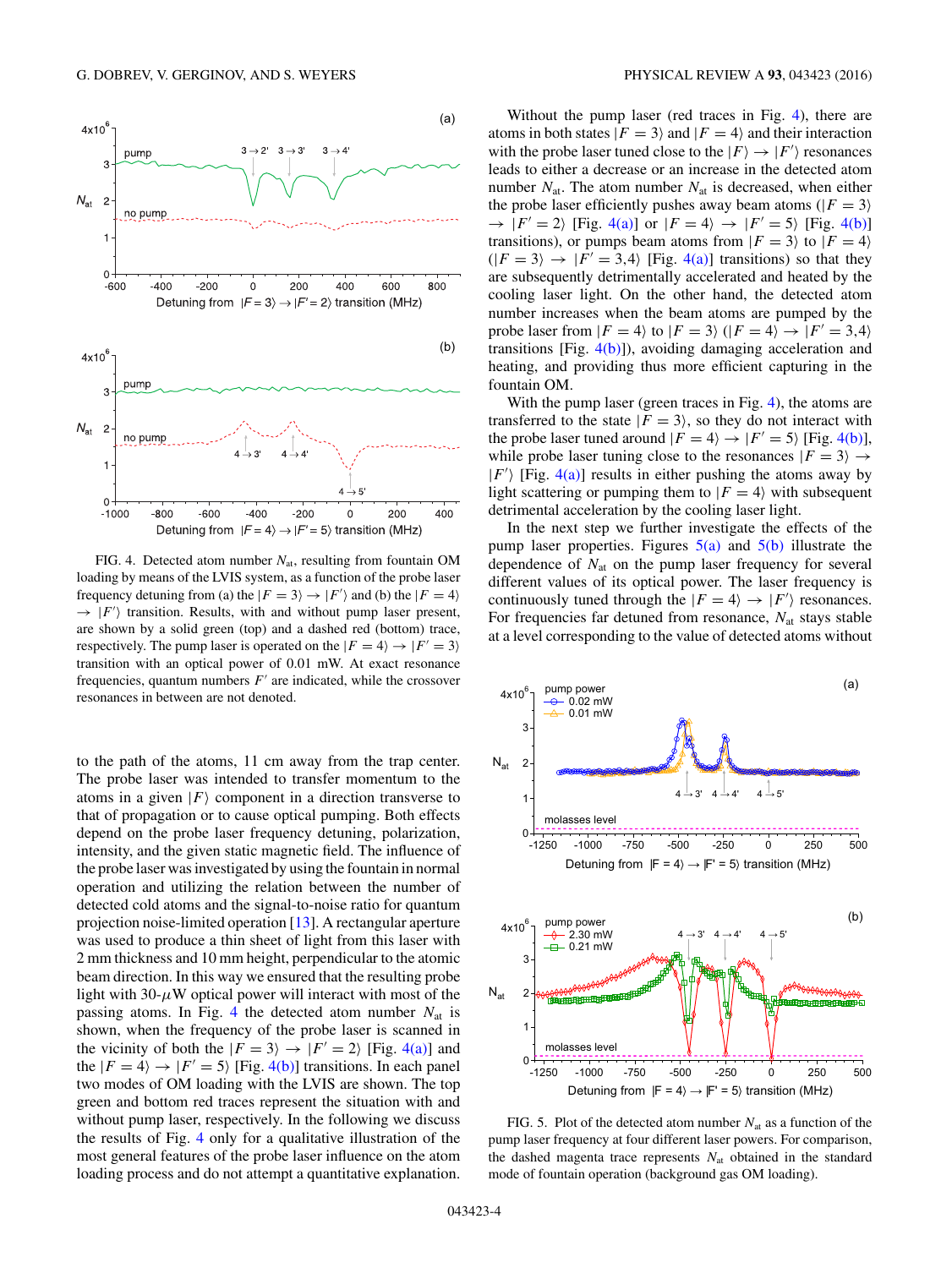utilizing the pump laser. Once the frequency of the pump laser matches a transition, the process of optical pumping of atoms to the dark state starts to compete with the MOT loading rate. At low power [Fig.  $5(a)$ ] this laser efficiently transfers the atoms from the beam to the  $|F = 3\rangle$  component without significant heating so that most of them stay confined within the extraction column and later on travel unaffected towards the OM region. As a result, sharp peaks are observed at frequencies matching the  $|F = 4\rangle \rightarrow |F' = 3, 4\rangle$  transitions [orange triangle symbols in Fig.  $5(a)$ ]. These peaks indicate the increased number of atoms that take part in the CSF2 measurement cycle. The difference in the transfer efficiency to the dark state noticed around the  $|F = 4\rangle \rightarrow |F' = 3\rangle$ and  $|F = 4\rangle \rightarrow |F' = 4\rangle$  resonances [Fig. [5\(a\)\]](#page-3-0) can be explained by referring to the Clebsch-Gordan coefficients of the corresponding transitions [\[10\]](#page-6-0). Because the pump laser beam has a very low optical power compared to the powers of the repumping and cooling laser beams (which are about three orders of magnitude higher), it does not significantly disturb the cooling process in the LVIS MOT.

When the power of the pump laser is increased, the cooling process becomes more disturbed and a drop in *N*at is observed. In the curves in Figs.  $5(a)$  (only  $|F = 4\rangle \rightarrow |F' = 3\rangle$  at ≈−450 MHz detuning, blue circles) and [5\(b\)](#page-3-0) (green squares and red rhomboids) this appears as a formation of dips for frequencies close to the resonances. The dips widths broaden gradually when the power of the pump beam grows, since, even off-resonance, the disturbance of the LVIS MOT becomes more and more effective. At the same time, broad maxima of *N*at develop [Figs. [5\(b\)\]](#page-3-0), more and more shifted to lower frequencies with respect to the  $|F = 4\rangle \rightarrow |F' = 3\rangle$  and  $|F = 4\rangle \rightarrow |F' = 4\rangle$  transitions. For sufficiently high pump optical power we even observe a complete loss of the LVIS MOT fluorescence and the number of detected atoms in CSF2 as well. With the pump laser beam in a direction transverse to the LVIS symmetry axis there is no enhancement of  $N_{at}$ . The observed dips in the spectrum close to the resonance frequencies are similar to the dips in Fig.  $5(b)$ , caused by the same mechanisms of MOT disturbance. Such experiment also demonstrates that the optical pumping of the atoms to the  $|F = 3\rangle$  state mainly occurs after they leave the LVIS transverse laser beams. On the other hand, with the pump laser beam along the LVIS symmetry axis but with an opposite circular polarization  $\sigma^+$  (the same as the cooling laser) also no increase of *N*at is observed, as no optical pumping can take place according to transition selection rules.

At moderate pump optical powers (0.2–2 mW [see Fig.  $5(b)$ ]) the maximum obtainable value of  $N_{at}$  is only 4% lower compared to the maximum obtainable  $N_{at}$  at low pump optical powers  $(0.01-0.02 \text{ mW}$  [see Fig.  $5(a)$ ]). However, for moderate pump optical powers the loading process becomes less sensitive to the pump laser detuning. In our setup the peak value of the detected atom number reaches saturation at pump beam intensities of about 3.6  $\mu$ W/cm<sup>2</sup> (50  $\mu$ W power). For the frequency instability measurements (see Sec. [III\)](#page-5-0) the power of the pump beam was 0.45 mW with a red frequency detuning of 10 $\Gamma$  from the  $|F = 4\rangle \rightarrow |F' = 3\rangle$  transition.

We note that scanning the pump laser through the  $|F = 3\rangle$  $\rightarrow$   $|F' \rangle$  resonances shows no significant effect on  $N_{\text{at}}$  compared to the case of LVIS-OM loading without the pump laser:



FIG. 6. Plot of the detected atom number  $N_{at}$  vs the frequency of the pump laser for different LVIS repump laser configurations. Each configuration is characterized by the operating frequency of the repump laser (driving either the  $|F = 3\rangle \rightarrow |F' = 3\rangle$  transition or the  $|F = 3\rangle \rightarrow |F' = 4\rangle$  transition) and by the particular spatial orientation of the repumping light in the LVIS trap [either the repumping light is available along the *z* axis (atomic beam axis) or it is applied only transversely to the *z* axis]. For all four cases the LVIS repump laser optical power was kept the same and the delivered power by the pump laser was 0*.*45 mW.

The pump laser effect on the atoms in the LVIS is similar to the effect of a repump laser along the *z* axis.

The properties of the LVIS repump laser also affect the loading process of the OM with the atomic beam. Figure 6 illustrates the impact of both the operating frequency and orientation of the LVIS repump laser on *N*at. Changing the repump laser tuning from the more efficient repumping transition  $|F = 3\rangle \rightarrow |F' = 4\rangle$  to the less efficient repumping transition  $|F = 3\rangle \rightarrow |F' = 3\rangle$  results in a higher number of cold atoms loaded into the OM of CSF2 (Fig. 6). This finding is probably the result of two competing effects and depends on the particular repump laser intensities and geometry of our LVIS setup: While the utilization of the  $|F = 3\rangle \rightarrow$  $|F' = 4\rangle$  repumping transition is beneficial for the LVIS MOT operation, stray light from the repump laser at this transition interacting with the  $|F = 3\rangle$  atoms in the beam is more efficient in pumping the atoms to the  $|F = 4\rangle$  state (resulting in the described detrimental acceleration effect) than stray light from the  $|F = 3\rangle \rightarrow |F' = 3\rangle$  repumping transition. In our setup, with the given experimental parameters (pump laser power 0.45 mW and a red frequency detuning of 10 $\Gamma$ from the  $|F = 4\rangle \rightarrow |F' = 3\rangle$  transition), the latter repumping transition is the better of the two choices, resulting in a factor of 40 increase of *N*at compared to operation of CSF2 with OM loading from background gas.

#### **D. Velocity and flux of the slow beam**

To characterize the source of cold atoms, we performed fluorescence and absorption measurements in the OM zone of the fountain. The first step in the atom velocity measurement was to allow the atomic beam to reach a steady state after the LVIS lasers were turned on. The probe laser was also turned on and tuned to the  $|F = 3\rangle \rightarrow |F' = 2\rangle$  transition. Its intensity was increased to efficiently heat the cold beam atoms prepared in the  $|F = 3\rangle$  state by the pump laser and to effectively prevent them from reaching the OM zone. After the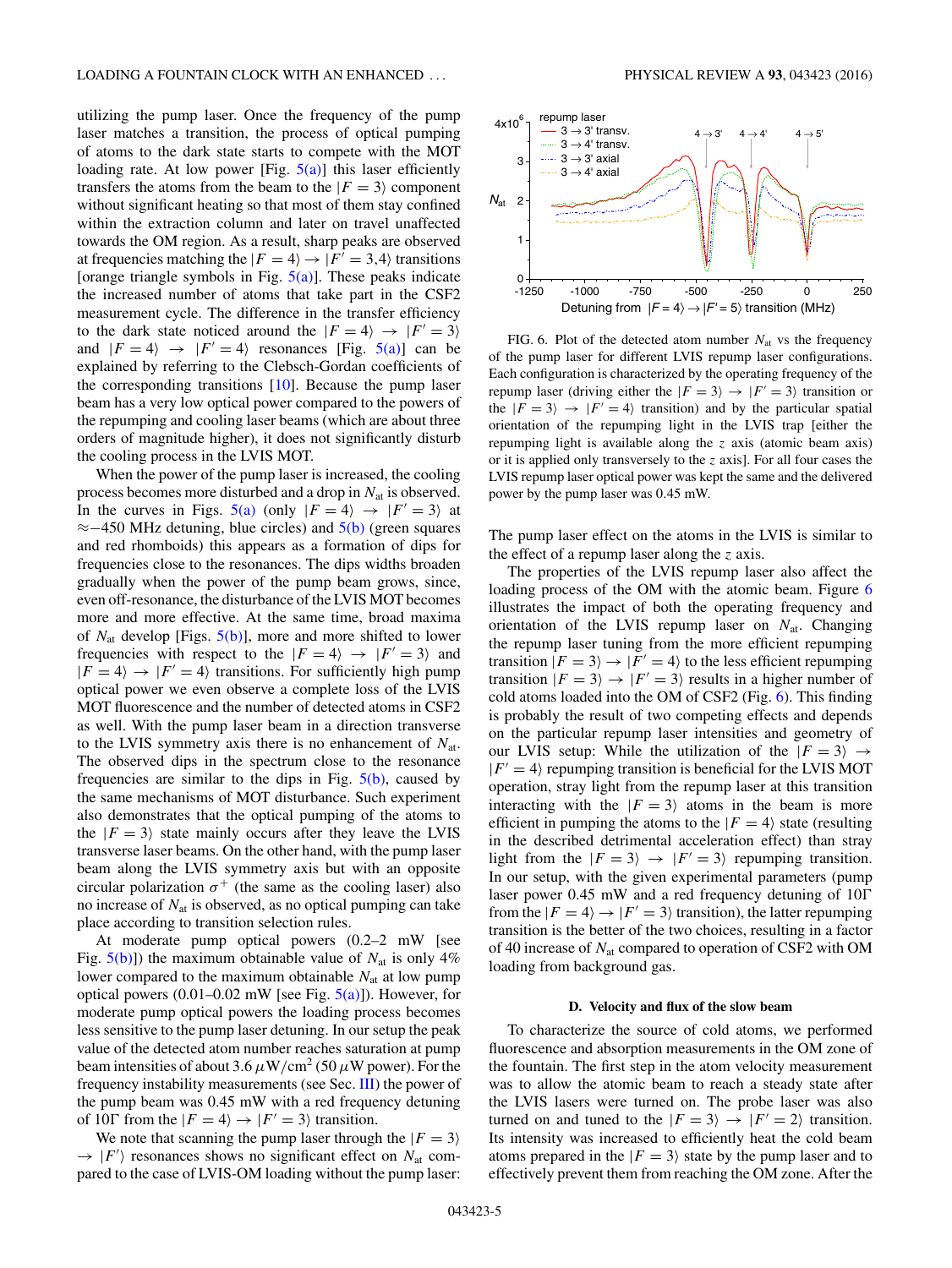<span id="page-5-0"></span>atom beam flux reached a steady state (0*.*5 s after the LVIS lasers were turned on), as a second step, the probe laser was turned off and the OM beams were simultaneously turned on for 1*.*1 s. The measured delay between the turning off of the probe beam (which allows the atoms to reach the OM zone) and the observed change in the OM loading rate (measured as a sudden increase in the OM fluorescence) as the first cold atoms reach the OM zone was used to calculate a mean value for the atom velocity of 8*.*6 m*/*s.

We estimate the atom flux by performing a measurement of the cloud absorption in the OM zone. For this measurement, the OM and LVIS lasers were operated simultaneously for 1 s. At the end of this period all lasers were turned off and the probe beam was turned on, preventing the arrival of additional cold atoms in the OM zone. After 10 ms, a weak absorption laser beam, resonant with the  $|F = 4\rangle \rightarrow |F' = 5\rangle$  transition, was introduced along the direction of one of the OM beams. It propagated in the OM fiber and had the same profile and direction as the corresponding OM beam. The absorption beam power was  $0.07 \mu W$  in a beam diameter of 42 mm  $(1/e<sup>2</sup>)$ . Its polarization was linear and orthogonal to that of the corresponding OM beam and it was detected with a high-gain photodetector after passing the OM zone.

The absorption beam was kept on for 100 ms. During this measurement time, the absorption changed according to a loss rate consistent with losses due to gravity. From the measured relative absorption and the loading time of 1 s, a mean atom flux from the enhanced LVIS system of  $4 \times 10^8$ /s was estimated.

## **III. CSF2 OPERATION WITH LVIS LOADING**

The frequency instability of a fountain frequency standard is expressed by the Allan deviation according to

$$
\sigma_{y}(\tau) = \frac{1}{\pi} \frac{\Delta \nu}{\nu_{0}} \frac{1}{\text{SNR}} \sqrt{\frac{T_{c}}{\tau}},
$$
\n(1)

where  $\Delta v$  is the full width at half maximum of the Ramsey fringe,  $v_0 = 9192631770$  Hz is the clock transition frequency, SNR is the signal-to-noise ratio,  $T_c$  is the cycle time, and  $\tau$ is the measurement time. In the case of quantum projection noise-limited operation,  $SNR = \sqrt{N_{at}}$ , with  $N_{at}$  the total detected number of atoms in the  $F = 3$  and  $F = 4$  hyperfine components of the Cs ground state.

The SNR was measured directly by operating the fountain CSF2 in a regime where the noise of the local oscillator does not contribute to the instability [\[13\]](#page-6-0). The measured SNR increases linearly as a function of  $\sqrt{N_{at}}$  (measured in relative units) and reaches values larger than 1700. The linear dependence between SNR and  $\sqrt{N_{at}}$  allows one to calibrate *N*at in terms of the absolute number of detected atoms. The expected CSF2 instability, calculated from Eq. (1) for  $\Delta v = 0.9$  Hz,  $T_c = 2$  s, SNR = 1680, and  $N_{at} = 2.9 \times 10^6$ , is  $\sigma_{\rm v}(1s) = 2.6 \times 10^{-14}$ .

To experimentally confirm this value, the fountain was operated in a regime where the dominant contribution to its instability is the quantum projection noise. To reach this regime, an optically stabilized 9.6-GHz microwave signal is generated using a frequency comb as a transfer oscillator and is used for the frequency synthesis of CSF2 [\[14\]](#page-6-0). The frequency comb is referenced to a laser locked to an ultrastable optical



FIG. 7. Allan deviation of the CSF2 frequency measured against the DRO referenced to an optical cavity (symbols). The fountain frequency instability of  $\sigma_y(\tau) = 2.7 \times 10^{-14} \tau^{-1/2}$  is shown with a dashed line.

cavity, transferring the stability of the laser to a 9.6-GHz dielectric resonator oscillator (DRO). After removing the linear drift of the DRO frequency caused by the drift of the optical cavity, the measured Allan deviation  $\sigma_{\nu}(\tau)$  shows a  $\tau^{-1/2}$  dependence for measurement times up to 100 s (Fig. 7).

The measured fountain instability  $\sigma_y(1s) = 2.7 \times 10^{-14}$  is in good agreement with the value of 2*.*<sup>6</sup> <sup>×</sup> <sup>10</sup>−<sup>14</sup> inferred from the SNR measurements. It is also close to the best measured instability of  $\sigma_y(1s) = 1.6 \times 10^{-14}$  in a primary fountain clock, where the atoms were loaded from a decelerated Cs atomic beam [\[15\]](#page-6-0).

#### **IV. CONCLUSION**

The setup of a low-velocity intense source has been modified to further increase the useful atom flux for molasses or atom trap loading from a cold LVIS atom beam. Loss mechanisms of cold atoms during their flight between the LVIS apparatus and the loading zone have been identified and investigated. It could be demonstrated that such loss mechanisms are based on continued atom acceleration and heating due to light scattering. A pump laser, directed along the atom beam path, has been introduced, which reduces atom losses by pumping the atoms into a dark state in which they are not subject to detrimental laser light interaction.

Beams of slow atoms have a widespread importance in fields such as atom interferometry, atom optics, quantum gases, and atom lithography. The demonstrated simple optimization of the LVIS system can make it the preferable choice among other sources of slow atoms such as two-dimensional MOTs [\[16\]](#page-6-0).

In the PTB-CSF2 fountain clock, the atoms are additionally loaded in a volume in the proximity of the fountain axis by using a repump laser beam only propagating along the fountain axis, which further increases the number of detected atoms and potentially reduces the contribution of the distributed cavity phase to the frequency uncertainty of the fountain [\[3\]](#page-6-0).